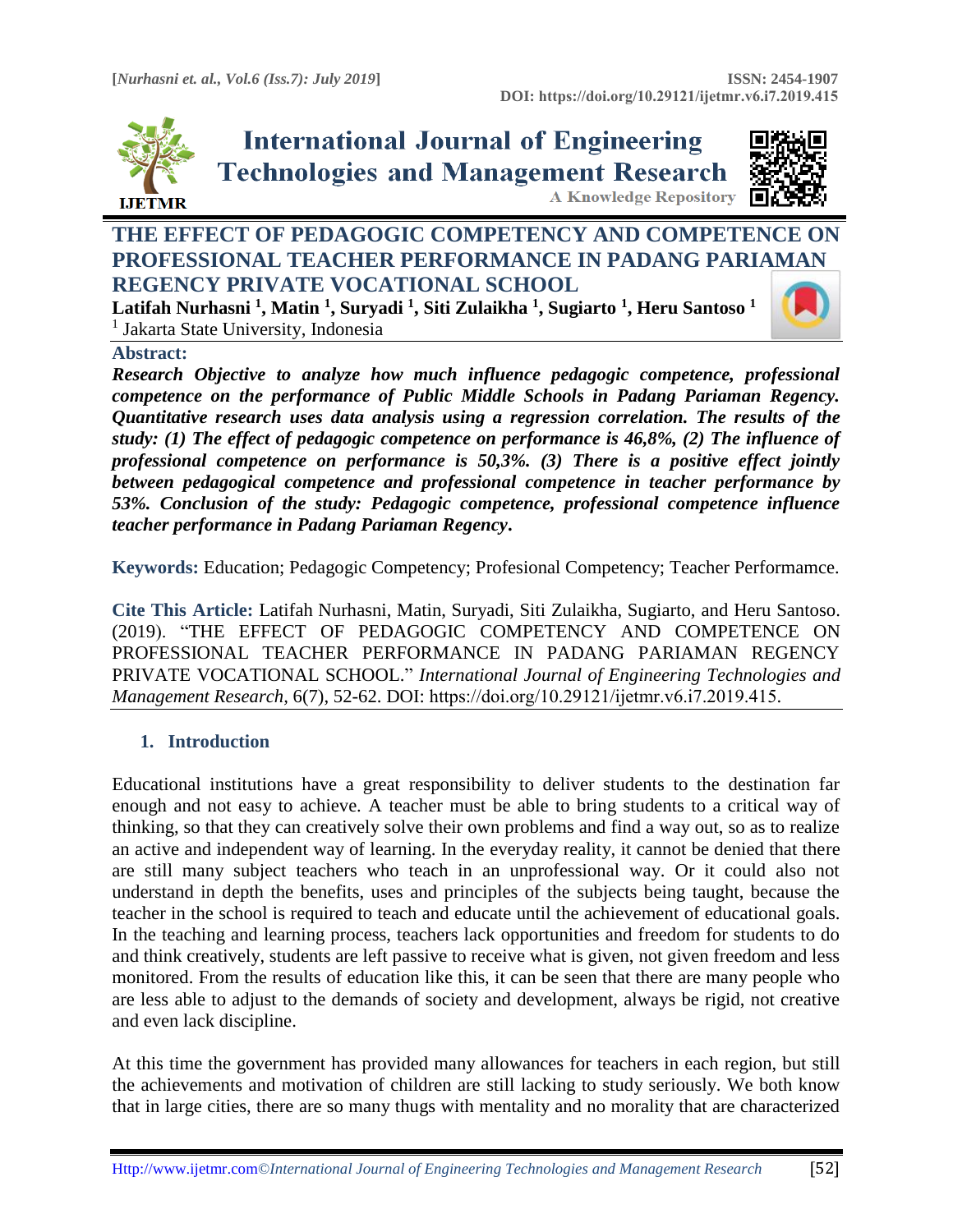by their behavior that likes fighting and skipping school hours. Writers from the Padang Pariaman area, West Sumatra had previously felt and judged that students in the writer's area were far from frivolous and even low moral, because the authors knew that the daily life in the Minang realm was not an everyday thing that they could. But in reality at the present time, students there now are following the trend of brawl and recklessness. This raises many questions, what is wrong with education and morals from the successors of this nation. Some answers to the possibility of changing attitudes from students are the possibility that the teacher is less able to transfer moral understanding and learning correctly and well. Which results in students often skipping even being able to pick up things like the brawl.

For this reason, the number of government policies for education in Indonesia, including character education, requires teachers to be able to overcome problems that occur and are experienced by students themselves. But why does this seem to make the atomic bomb turn around for education in Indonesia, of course. Therefore in the Law it is explained that the teacher must have four competencies that are very important to be mastered by the teacher. Because the teacher is an educator who is also responsible for delivering students to be able to compete in the era of globalization and avoid an attitude that is not commendable. To be able to carry out the competency obligations properly, the government held a Teacher Competency Test (UKG) program. It was also proven from the Singgalang Daily newspaper, the head of the West Sumatra Education Agency, H. Burhasman, revealed that from the data of equivalent high school teachers now managed by the province it was found that the UKG value was 63.5. the realm of competence that must be fulfilled by teachers, namely pedagogic, professional, personality, and social competencies, is related to each other. Often skipping during school days becomes a possibility that it happens as a result of the boredom of students following a subject in that school. This will lead to the opinion that the subject teacher is not able to carry out one of these competencies properly. So that these students feel they have not benefited and are lazy to take the truant path during the lesson. In Minangkabau culture, the procedures in daily life have their rules with a sufficiently thick portion and must be followed. Even for education, science gets special attention from Minangkabau natural culture. In the Minangkabau community, certainly having a high education is the main thing that must be achieved in such away. "Alam Takambang Jadi Guru" is a proverb that comes from Minangkabau. If it is used as an Indonesian language, it roughly becomes "the developed world used as a teacher". Today, the saying is included in the learning motto for teachers. In the Minang domain, the expression is very communicative. Indeed this saying or philosophical expression implies, first showing one's attitude towards the responsibilities that he should have carried out in the context of selfdevelopment. Both of these expressions mean to show us what the source of knowledge and skills is. Alam Takambang that is addressing the real source of learning, namely learning resources that can truly fulfill all needs that are always present throughout the ages.

Many of the advanced technologies that we use today take the principle of work from this nature. Alam Takambang Becomes the Teacher the most appropriate understanding for this is "nature" (also with Indonesian) which is "Takambang" (widespread) or this universe with all its contents. So the teacher is interpreted as "teacher" (same as Indonesian). The teacher means what can give us a lesson or what we can learn from it. Teacher competence is comprehensive and is a unity that is mutually interconnected and mutually supportive, but in the learning process, pedagogical competence has a very important role because it is directly related to the main task of a teacher,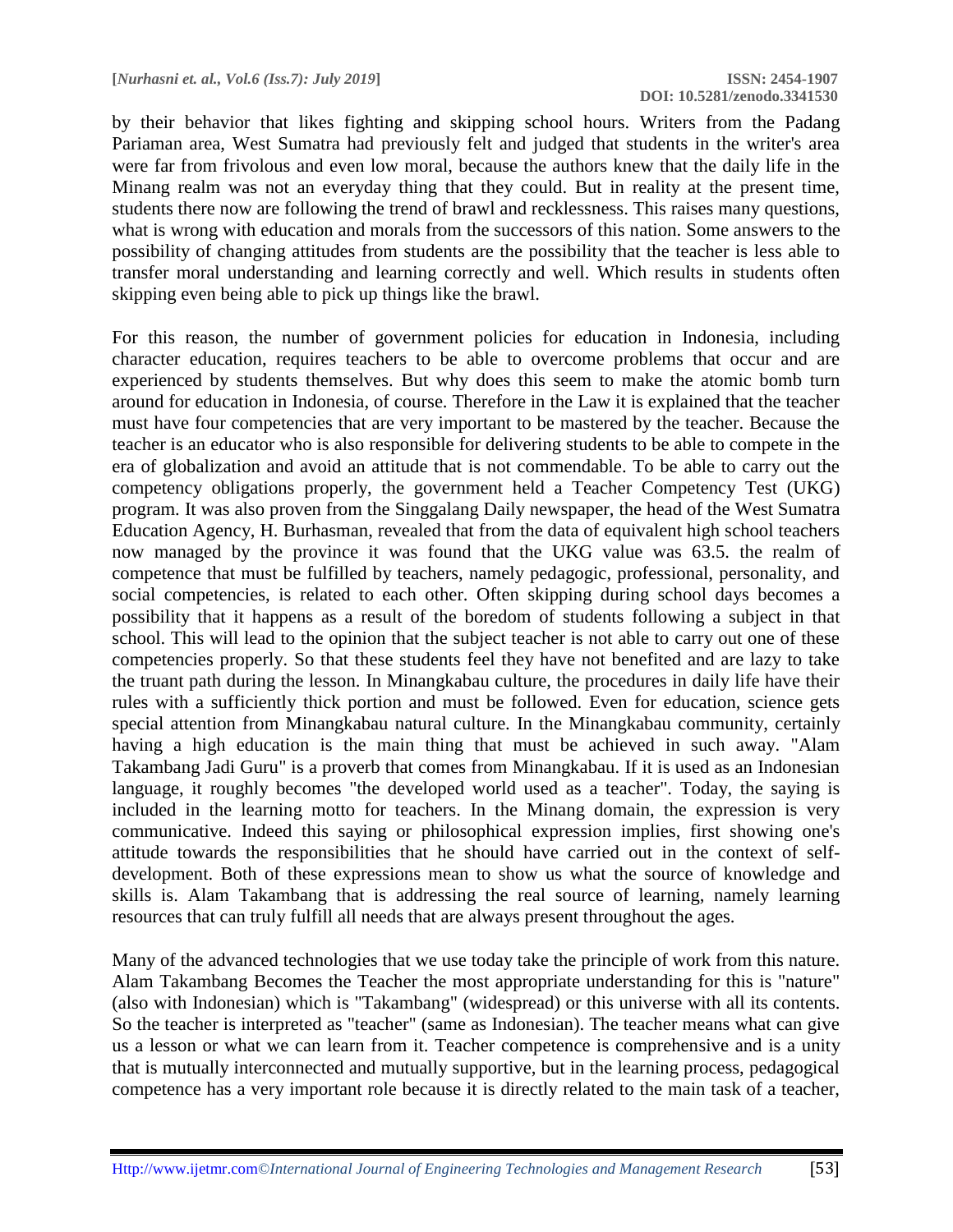namely as the manager of the learning process. Pedagogic competence is an ability that is possessed by the teacher so that his task as an educator can be carried out well because in managing learning carried out by teachers who do not have this competence, it will be difficult to achieve the desired learning goals. However, several problems have been noted in the competence of teachers at present. According to the results of the Teacher Competency Test (UKG) quoted from Tempo electronic news, there are still many teachers who are below the expected standard. The Head of the Human Resources Development and Quality Assurance Agency of the Ministry of Education and Culture, Syawal Gultom, said that the national average value calculated from July 1, 2012, was 47.84. Shawwal said the ideal value is 65. This is the standard set for students if they want to get a complete predicate in a subject. "The teacher should be above (the standard)," he said. And also the level of education in Indonesia which is still low is evidenced from data reported by Detik News online news that UNESCO data in the 2016 Global Education Monitoring (GEM) Report shows that education in Indonesia is only ranked 10th out of 14 developing countries. While an important component in education is the teacher ranks 14th out of 14 developing countries in the world. The teacher must be able to carry out his role professionally in answering the challenges of the problems faced in his duties. Quoted from online media between West Sumatra based on the data we have, reports of people who complain about the problem of the education sector in West Sumatra from 2013 to 2014 doubled, "said Head of West Sumatra Ombudsman, Yunafri in Padang, Monday. 2013 received 23 reports, while 2014 increased to 47. The role of teachers in the overall education program in schools to achieve educational goals is optimally dominant, namely, to educate, foster and develop the potential of students, teachers need to determine teaching, suitable material and under the ability of students to achieve the objectives that have been formulated. . In the 2015 UKG results, it was noted that the pedagogical and professional values of teachers in West Sumatra were number 42 out of 68 provinces in Indonesia. With things like that everyone will get the opportunity for lifelong learning because it is supported by the availability of learning resources everywhere. It also implies that a teacher who teaches taking lessons is also from Takambang Nature. Alam Takambang is used as a teacher not a matter of far or near because with the help of technology many things become very easy. There have been many government programs to advance teacher performance to become professional and reliable in the competencies that teachers must-have. The symptoms that I found indicate the teacher's low pedagogical competence and teacher's professional competence. This makes the writer interested in conducting scientific research to find out how much the influence of Pedagogic Competence and Professional Competence on Teacher Performance in Padang Pariaman District Middle School.

#### **2. Materials and Methods**

This study uses quantitative approaches, survey methods, and causal techniques. The affordable population in this study were teachers of Public Middle Schools in Padang Pariaman Regency, totaling 976 junior high school teachers from 58 Padang Pariaman District Public Middle Schools based on data from the Padang Pariaman District Education Office. But after being processed using the Slovin formula, the samples obtained were 100 respondents. The data collection technique in this study is by using a questionnaire that contains a list of statements. This list of statements was then distributed to be filled out by the respondents. The filling out of this questionnaire is closed, and in the list of statements several alternative answers have been provided so that the respondent can choose the answer that best fits the real conditions he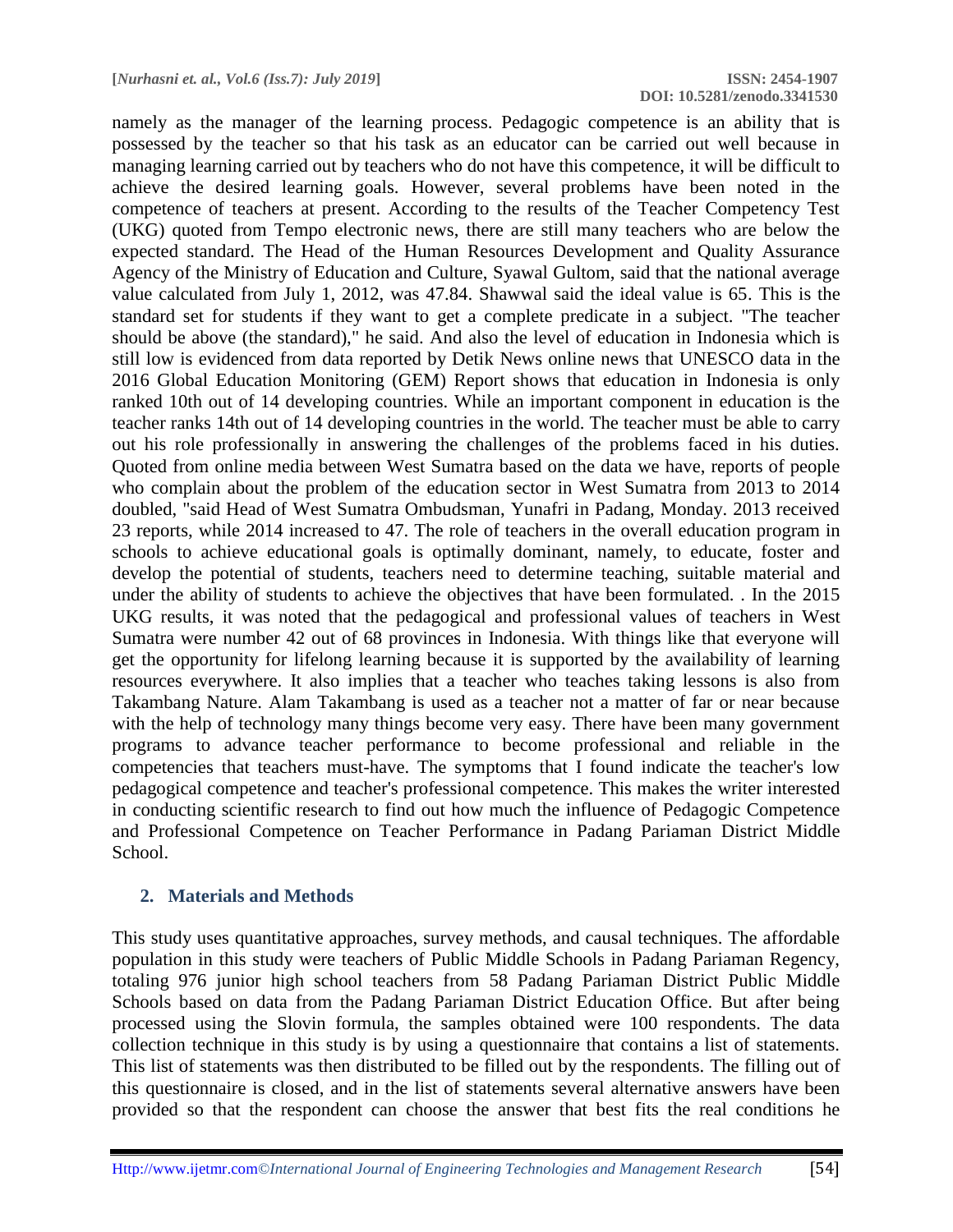experiences. The technique of data collection is done by collecting respondents to fill in the questions contained in the research instrument. The instruments in this study must be tested first to determine the validity and reliability of the instrument. The trial of this instrument is intended to refine the instrument to obtain the validity and reliability of the items in the research instrument.

#### **3. Results and Discussions**

#### **3.1. Results**

#### *3.1.1. Analysis of Testing*

- **1) Pedagogic Competence on Teacher Performance**
- **a) Normality Test of Variable X<sup>1</sup> to Variable Y**

|                                 | <b>One-Sample Kolmogorov-Smirnov Test</b> |                    |                                |
|---------------------------------|-------------------------------------------|--------------------|--------------------------------|
|                                 |                                           |                    | <b>Unstandardized Residual</b> |
| N                               |                                           |                    | 100                            |
| Normal Parametersa,b            | Mean                                      |                    | 0,0000000                      |
|                                 | Std. Deviation                            |                    | 8,31338735                     |
| <b>Most Extreme Differences</b> | Absolute                                  |                    | 0,073                          |
|                                 | Positive                                  |                    | 0,073                          |
|                                 | Negative                                  |                    | $-0,067$                       |
| <b>Test Statistic</b>           |                                           |                    | 0,073                          |
| Asymp. Sig. (2-tailed)          |                                           |                    | ,200c, d                       |
| Monte Carlo Sig. (2-tailed)     | Sig.                                      |                    | ,641e                          |
|                                 | 99% Confidence                            | Lower Bound        | 0,629                          |
|                                 | Interval                                  | <b>Upper Bound</b> | 0,653                          |

#### Table 1.1: Normality Test Kolmogorov-Smirnov Variable X1 to Variable Y

Based on the results of the above output, a statistical test of 0,073 was obtained, and in the Asymp line. Sig. (2-tailed) of 0.200 or can be written as a probability value (p-value) =  $0.200$ 0.05 or H0 accepted. So that the data is said to be normally distributed at  $\alpha = 0.05$ .

## **2) Professional Competence on Teacher Performance**

#### **b) Normality Test of Variable X<sup>2</sup> to Variable Y**

Table 1.1: Normality Test Kolmogorov-Smirnov Variable  $X_2$  to Variable Y

|                          | <b>One-Sample Kolmogorov-Smirnov Test</b> |                                |
|--------------------------|-------------------------------------------|--------------------------------|
|                          |                                           | <b>Unstandardized Residual</b> |
| N                        |                                           | 100                            |
| Normal Parametersa,b     | Mean                                      | 0,0000000                      |
|                          | Std. Deviation                            | 8,03509678                     |
| Most Extreme Differences | Absolute                                  | 0,057                          |
|                          | Positive                                  | 0,057                          |
|                          | Negative                                  | $-0,053$                       |
| <b>Test Statistic</b>    |                                           | 0,057                          |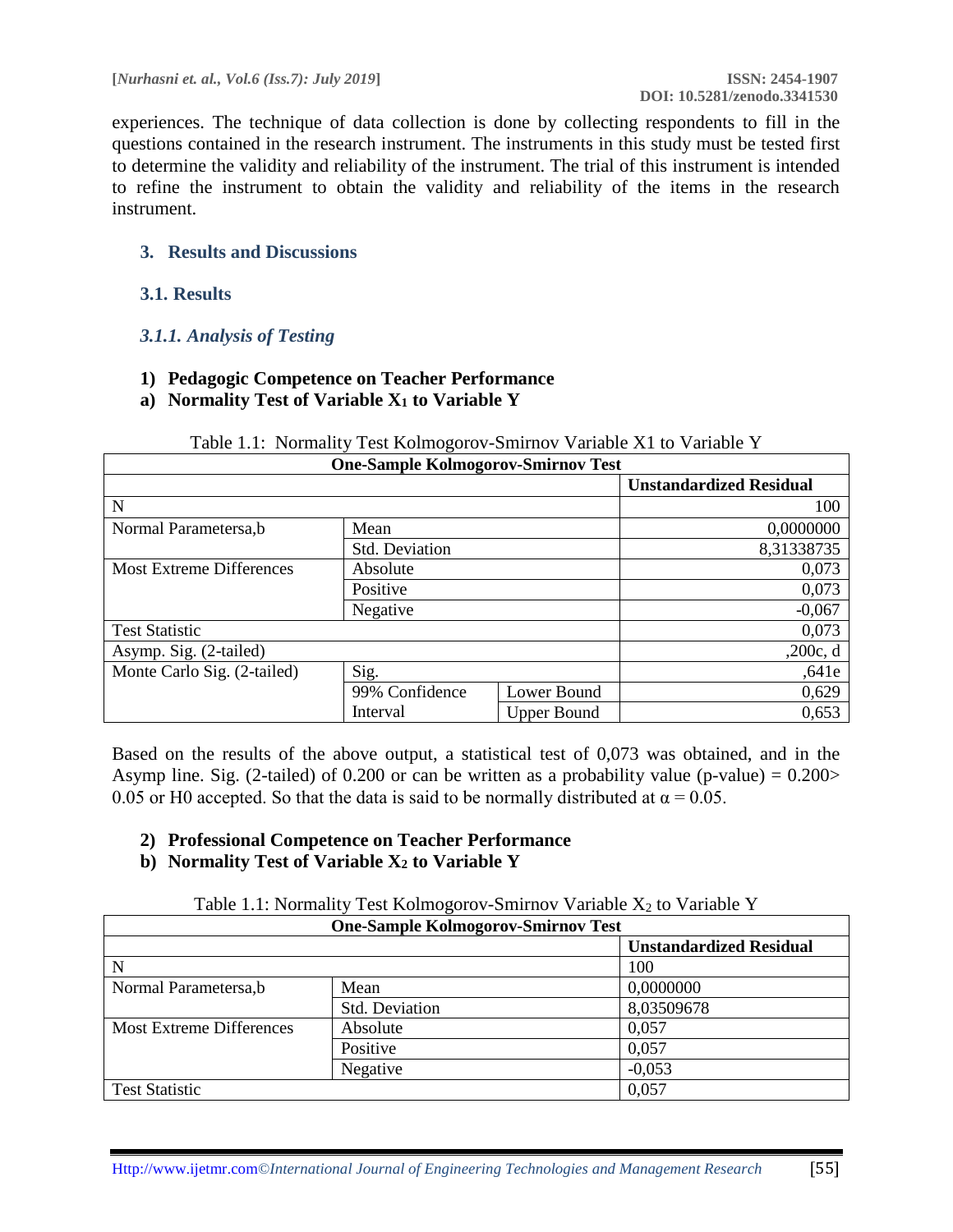| Asymp. Sig. (2-tailed)      | ,200c, d       |                    |       |
|-----------------------------|----------------|--------------------|-------|
| Monte Carlo Sig. (2-tailed) | Sig.           |                    | ,886e |
|                             | 99% Confidence |                    | 0.878 |
|                             | Interval       | <b>Upper Bound</b> | 0.894 |

Based on the above output, a statistical test of 0.057 and the Asymp line was obtained. Sig. (2 tailed) of 0.200 or can be written as a probability value (p-value) =  $0.200 > 0.05$  or H0 accepted. So that the data is said to be normally distributed at  $\alpha = 0.05$ .

## *3.1.2. Hypothesis Testing*

#### **1) Pedagogic Competence on Performance**

#### **a) Regression Model**

Based on the results of the calculation of the regression model  $X_1$  against Y, it is known that the constant value is 42,346 while the value of B (beta) is 0.589 so that the regression equation formed:  $Y = 42,346 + 0,589X_1$ .

| Model               |       |                   | <b>Unstandardized Coefficients   Standardized Coefficients</b> |       | Sig.  |
|---------------------|-------|-------------------|----------------------------------------------------------------|-------|-------|
|                     | В     | <b>Std. Error</b> | Beta                                                           |       |       |
| $(Constant)$ 42,346 |       | 10.687            |                                                                | 3.962 | 0.000 |
| Pedagogic           | 0,589 | 0.063             | 0,684                                                          | 9,280 | 0.000 |

Table 1.5: ANOVA regression model  $Y = 42,346 \pm 0,589X_1$ 

#### **b) Test of Significance**

The calculation results show that Fcount =  $86.125$  with a significance level of 0.000 <0.05. Can be seen in the following table:

| Model      | df<br><b>Sum of Squares</b> |    | <b>Mean Square</b> |        | Sig.             |
|------------|-----------------------------|----|--------------------|--------|------------------|
| Regression | 6013.031                    |    | 6013,031           | 86.125 | 000 <sub>b</sub> |
| Residual   | 6842,129                    | 98 | 69,818             |        |                  |
| Total      | 12855,160                   | 99 |                    |        |                  |

Table 1.6: ANAVA for the significance of the model  $Y = 42,346 + 0,589X_1$ 

#### **c) Linearity Test**

From the results of the linearity test it is known that Fhit  $= 0.969 \le 1.46$ . These results can be seen in the linearity table between pedagogic and performance competencies below**:**

|             |                |                | Sum of         | df | <b>Mean</b>   | F      | 0,05 | 0,01 |
|-------------|----------------|----------------|----------------|----|---------------|--------|------|------|
|             |                |                | <b>Squares</b> |    | <b>Square</b> |        |      |      |
| performance | <b>Between</b> | (Combined)     | 8753,027       | 41 | 213,488       | 3,019  |      |      |
| * Pedagogic | Groups         | Linearity      | 6013,031       |    | 6013,031      | 85,018 |      |      |
|             |                | Deviation from | 2739,995       | 40 | 68,500        | 0,969  | 1,46 | 1,70 |
|             |                | Linearity      |                |    |               |        |      |      |
|             | Within Groups  |                | 4102,133       | 58 | 70,726        |        |      |      |
|             | Total          |                | 12855,160      | 99 |               |        |      |      |

Table 1.7: Variable X1 Linearity Test Results against Y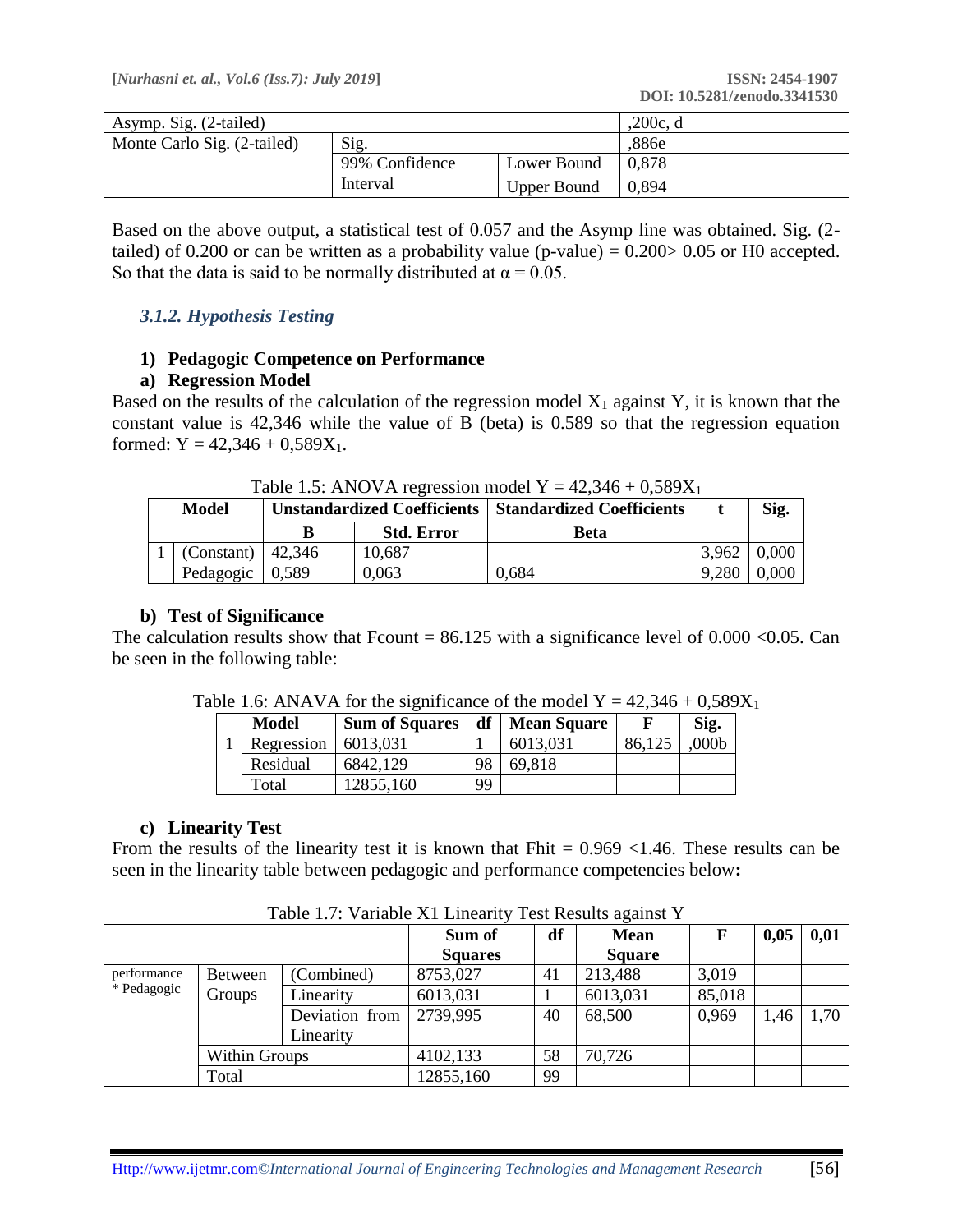Visually the regression model can be seen through the following picture:



Figure 1.1: Regression Line Diagram  $Y = 42,346 + 0,589X_1$ 

#### **d) Correlation Coefficient**

From the results of the correlation coefficient test between the variables  $X_1$  and the Y variable, the results show that the path coefficient in this test is 0.684 which can be seen in the following table:

|                |        |                       | Tuoto T.o. Turiuoto Coomonichi Coomonomi isti milli T |       |       |                   |                       |       |                     |       |
|----------------|--------|-----------------------|-------------------------------------------------------|-------|-------|-------------------|-----------------------|-------|---------------------|-------|
| <b>Model</b>   |        | <b>Unstandardized</b> | <b>Standardized</b>                                   |       | Sig.  | 95,0%             |                       |       | <b>Correlations</b> |       |
|                |        | <b>Coefficients</b>   | <b>Coefficients</b>                                   |       |       | <b>Confidence</b> |                       |       |                     |       |
|                |        |                       |                                                       |       |       |                   | <b>Interval for B</b> |       |                     |       |
|                | B      | Std.                  | <b>Beta</b>                                           |       |       | Lower             | <b>Upper</b>          | Zero- | <b>Partial</b>      | Part  |
|                |        | <b>Error</b>          |                                                       |       |       | <b>Bound</b>      | <b>Bound</b>          | order |                     |       |
| (Constant)     | 42,346 | 10,687                |                                                       | 3,962 | 0,000 | 21,139            | 63,554                |       |                     |       |
| $\mathbf{X}_1$ | 0.589  | 0,063                 | 0.684                                                 | 9,280 | 0.000 | 0,463             | 0.715                 | 0,684 | 0,684               | 0,684 |

Table 1.8: Variable Coefficient Coefficient  $X_1$  with Y

## **e) Coefficient of Determination**

Based on the results of the correlation coefficient of 0.684, it can be concluded that the value of the detemination coefficient is 46.80%.

## **2) Professional Competence on Performance**

#### **a) Regression Model**

Based on the results of the calculation of the regression model  $X_2$  against Y it is known that the constant value is 58,042 while the value of b is 0.598 so that the regression equation formed:  $Y =$  $58,042 + 0.598X_2$ .

| Model                |        | <b>1,4010 1.7.</b> THIS VIA RESIGNMENT ORGANIZE 1 0,070TL | <b>Unstandardized Coefficients   Standardized Coefficients</b> |       | Sig.  |
|----------------------|--------|-----------------------------------------------------------|----------------------------------------------------------------|-------|-------|
|                      |        | <b>Std. Error</b>                                         | <b>Beta</b>                                                    |       |       |
| (Constant)           | 58,042 | 8.422                                                     |                                                                | 6,892 | 0.000 |
| Professional   0,598 |        | 0.060                                                     | 0.708                                                          | 9,922 | 0.000 |

Table 1.9: ANOVA regression model  $Y = 58,042 \pm 0,598X_2$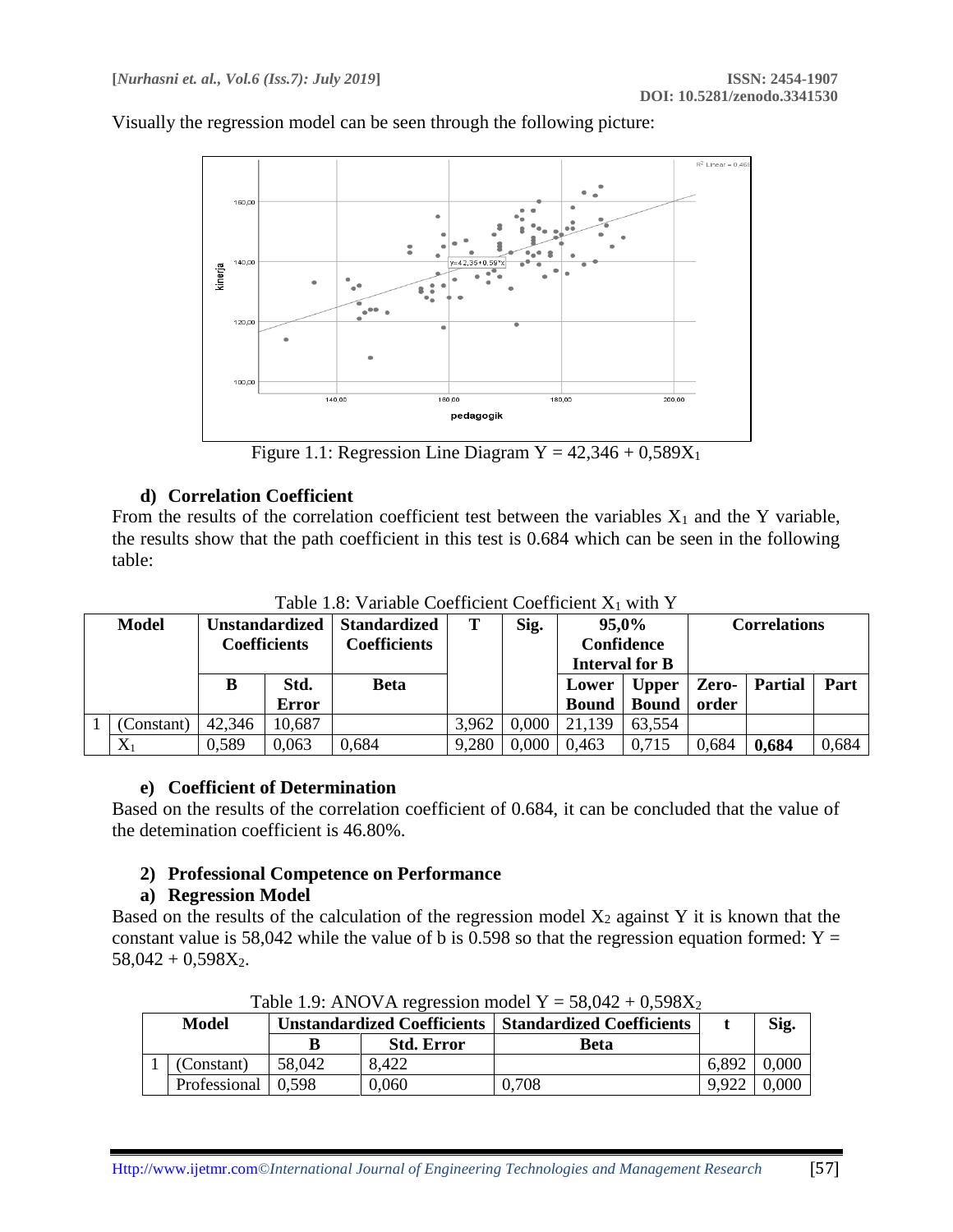#### **b) Significance Test**

The calculation results show that  $Fcount = 98.454$ , can be seen in the following table:

|       |                         | $\sigma$ . The state of the significance of the model $1 - 30.012 + 0.370$ . |    |                    |        |                   |
|-------|-------------------------|------------------------------------------------------------------------------|----|--------------------|--------|-------------------|
| Model |                         | <b>Sum of Squares</b>                                                        | df | <b>Mean Square</b> |        | Sig.              |
|       | Regression   $6442,423$ |                                                                              |    | 6442,423           | 98,454 | .000 <sub>b</sub> |
|       | Residual                | 6412,737                                                                     | 98 | 65,436             |        |                   |
|       | Total                   | 12855,160                                                                    | 99 |                    |        |                   |

Table 1.10: ANAVA for the significance of the model  $Y = 58,042 + 0.598X2$ 

#### **c) Linearity Test**

From the results of the linearity test it is known that Fhit  $= 0.959 \le 1.46$ . These results can be seen in the linearity table between pedagogic and performance competencies below:

|                        |               |                   | Sum of         | df | <b>Mean</b>   | F      | 0,05 | 0,01 |
|------------------------|---------------|-------------------|----------------|----|---------------|--------|------|------|
|                        |               |                   | <b>Squares</b> |    | <b>Square</b> |        |      |      |
| performance *          | Between       | (Combined)        | 9137,436       | 43 | 212,499       | 3,201  |      |      |
| Professional<br>Groups |               | Linearity         | 6463,361       |    | 6463,361      | 97,357 |      |      |
|                        |               | Deviation<br>from | 2674,075       | 42 | 63,668        | 0,959  | 1.46 | 1,70 |
|                        |               | Linearity         |                |    |               |        |      |      |
|                        | Within Groups |                   | 3717,724       | 56 | 66,388        |        |      |      |
| Total                  |               |                   | 12855,160      | 99 |               |        |      |      |

Table 1.11: Variable X2 Linearity Test Results against Y

Visually the regression model can be seen through the following picture:



Figure 1.2: Regression Line Diagram  $Y = 58,042 + 0,598X2$ 

## **d) Correlation Coefficient**

From the results of the test of the correlation coefficient between the variables X1 and the Y variable, the results show that the path coefficient in this test is 0.709. The results of the correlation coefficient test can be seen in the table below: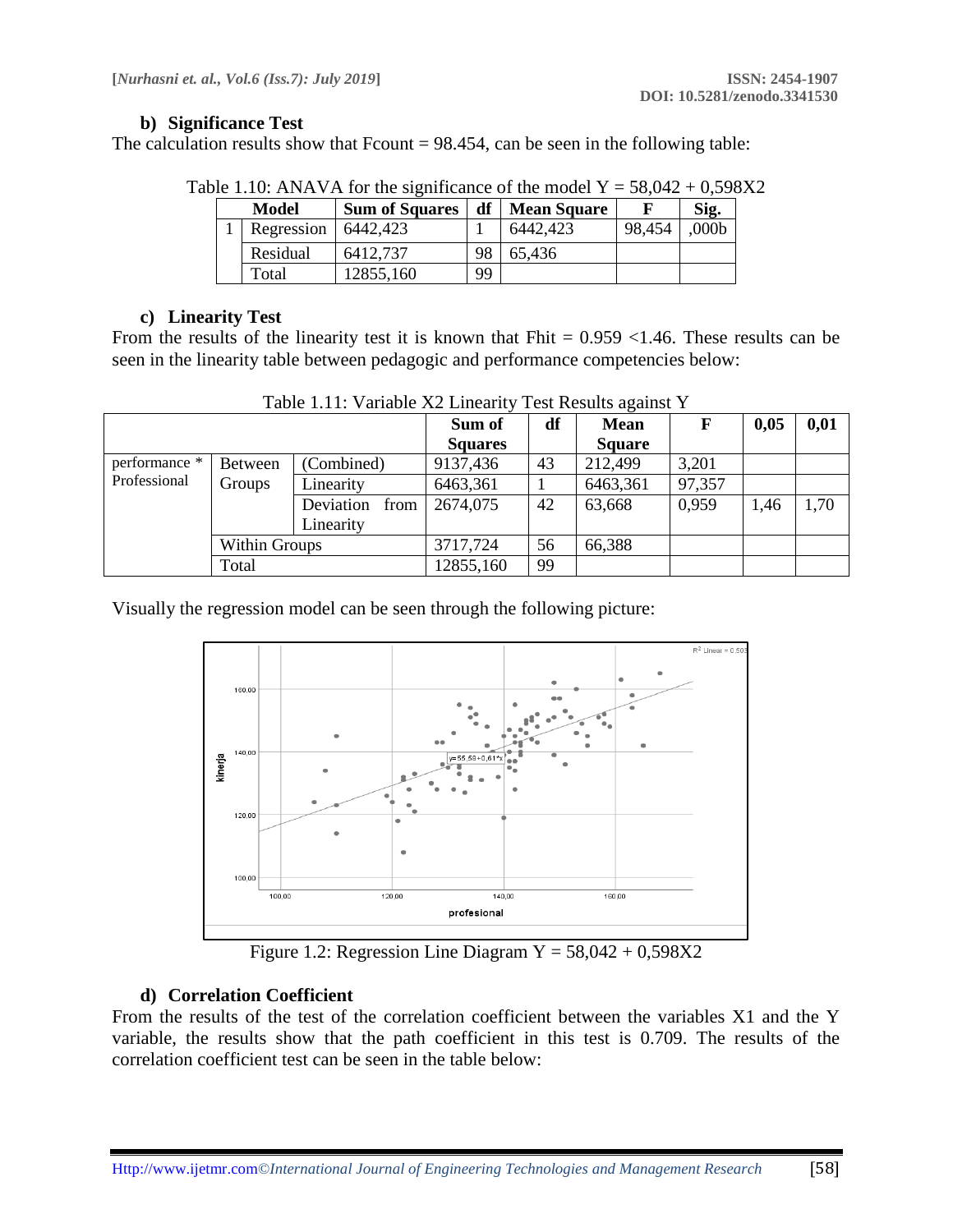| <b>Model</b>   | <b>Unstandardized</b><br><b>Coefficients</b> |              | <b>Standardized</b><br><b>Coefficients</b> |       | Sig.  | 95.0%<br>Confidence   |              | Correlations |                |       |
|----------------|----------------------------------------------|--------------|--------------------------------------------|-------|-------|-----------------------|--------------|--------------|----------------|-------|
|                |                                              |              |                                            |       |       | <b>Interval for B</b> |              |              |                |       |
|                | B                                            | Std.         | Beta                                       |       |       | Lower                 | <b>Upper</b> | Zero-        | <b>Partial</b> | Part  |
|                |                                              | <b>Error</b> |                                            |       |       | <b>Bound</b>          | <b>Bound</b> | order        |                |       |
| (Constant)     | 55,599                                       | 8.639        |                                            | 6,436 | 0.000 | 38,455                | 72,742       |              |                |       |
| X <sub>2</sub> | 0,614                                        | 0,062        | 0,709                                      | 9,955 | 0,000 | 0.492                 | 0,737        | 0,709        | 0,709          | 0,709 |

Table 1.12: Variable X2 Correlation Test for Y

## **e) Coefficient of Determination**

Based on the results of the correlation coefficient of 0.709, the value of the detemination coefficient is 50.2%.

## **3) Pedagogic Competence and Professional Competence on Performance**

## **a) Regression Model**

Based on the calculation results of the regression models X1 and X2 towards Y, it is known that the constant value a  $(X1)$  is 0.260 and a  $(X2)$  0.383 while the b value is 44.209 so the regression equation can be written as follows:  $Y = 44.209 + 0.260X1 + 0.383X2$ .

Table 1.13: ANOVA regression model  $Y = 44.209 + 0.260X1 + 0.383X2$ 

| Model       |        | <b>Unstandardized Coefficients</b> | <b>Standardized Coefficients</b> |       | Sig.  |
|-------------|--------|------------------------------------|----------------------------------|-------|-------|
|             | в      | <b>Std. Error</b>                  | Beta                             |       |       |
| (Constant)  | 44.209 | 10,130                             |                                  | 4,364 | 0,000 |
| Pedagogik   | 0.260  | 0,111                              | 0.302                            | 2.345 | 0,021 |
| Profesional | 0.383  | 0,109                              | 0.454                            | 3.516 | 0.001 |

## **b) Test of Significance**

The calculation results show that  $F$  Calculate  $= 54,235$  can be seen in the following table:

Table 1.14: ANAVA for the significance of the model  $Y = 44.209 + 0.260X1 + 0.383X2$ .

| Model |            | <b>Sum of Squares</b> | df | <b>Mean Square</b> |        | Sig.             |
|-------|------------|-----------------------|----|--------------------|--------|------------------|
|       | Regression | 6786,359              |    | 3393,179           | 54.235 | 000 <sub>b</sub> |
|       | Residual   | 6068,801              |    | 62.565             |        |                  |
|       | Total      | 12855,160             | 99 |                    |        |                  |

## **c) Linearity Test**

From the results of the linearity test it is known that the linearity value of the deviation is 1.132> 0.05. These results can be seen in the linearity table between pedagogic competencies and professional competencies towards performance below:

|    |   |               |            | <b>Sum of Squares</b> | Df | <b>Mean Square</b> |         | Sig.  |
|----|---|---------------|------------|-----------------------|----|--------------------|---------|-------|
| X2 | ∗ | Between       | (Combined) | 14247,560             | 41 | 347,501            | 7,004   | 0,000 |
| X1 |   | <b>Groups</b> | Linearity  | 12000, 107            |    | 12000, 107         | 241,858 | 0,000 |
|    |   |               | Deviation  | 2247,453              | 40 | 56,186             | 1,132   | 0.328 |
|    |   |               | from       |                       |    |                    |         |       |
|    |   |               | Linearity  |                       |    |                    |         |       |

Table 1.15: Linearity Test of Variables X1 and Variable  $X_2$  towards Y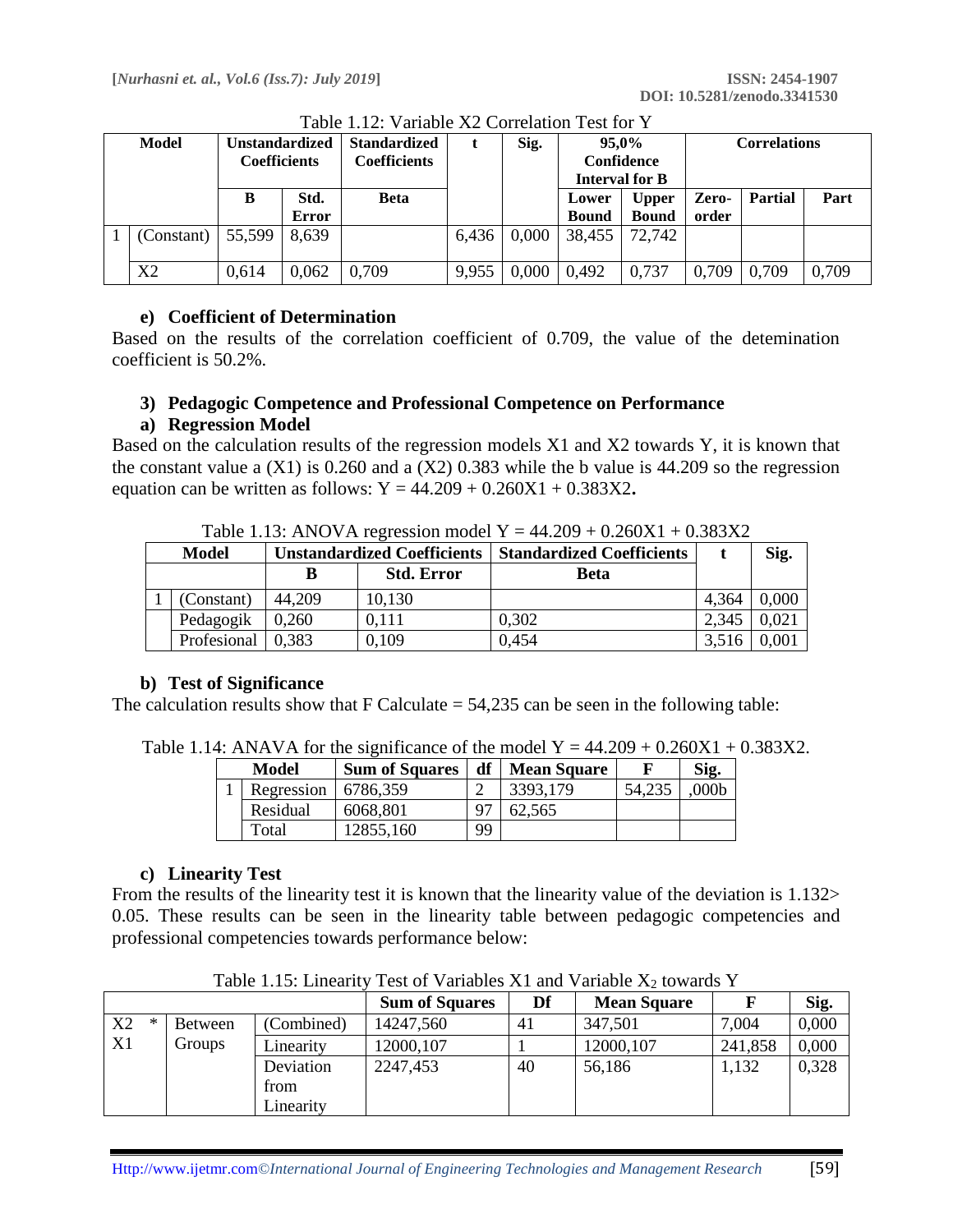|  | T T T<br>$\sim$<br>$W1^{++}$<br>oups<br>-- | $\overline{z}$<br>20.<br>-20    | $\sim$ $\sim$<br>Эŏ   | $\Lambda$ $\Omega$<br>- - - |
|--|--------------------------------------------|---------------------------------|-----------------------|-----------------------------|
|  | $\mathbf{r}$<br>Total                      | $\sim$ $\sim$<br>$-10$<br>1.7.7 | O <sub>C</sub><br>. . |                             |

#### **d) Correlation Coefficient**

Based on the model table the correlation coefficient variables  $X_1$  and  $X_2$  towards Y get a value of 0.530.

| <b>Model</b> | R    | R             | <b>Adjusted R</b> | Std. Error of | <b>Change Statistics</b> |        |        |     |               |
|--------------|------|---------------|-------------------|---------------|--------------------------|--------|--------|-----|---------------|
|              |      | <b>Square</b> | <b>Square</b>     | the Estimate  | <b>R</b> Square          |        | df1    | df2 | Sig. F        |
|              |      |               |                   |               | <b>Change</b>            | Change |        |     | <b>Change</b> |
|              | 728a | 0,530         | 0,520             | 7,892         | 0,530                    | 54,704 | $\sim$ | 97  | 0.000         |

Table 1.16: Correlation Coefficients of variables X1 and X2 towards Y

#### **e) Coefficient of Determination**

Based on the results of the correlation coefficient of 0.530, it can be concluded that the value of the determination coefficient is 28.1%.

#### **4. Discussion**

The results of testing the first hypothesis showed a positive result between pedagogical competence and teacher performance with a correlation coefficient of 0.684. That is, the higher the value of a teacher's pedagogic competence will affect the high performance of the teacher. Teacher's pedagogic competency shows the teacher's ability to related to learning techniques in the classroom. The more pedagogically competent, the higher the mastery of teaching classes. This can affect teacher performance in the classroom. The results of this study are by previous research from Mulyasa [1] which said that pedagogic competence is important because it determines the success of the learning process which is directly focused on learning abilities including student management, implementation, planning, evaluation of student learning outcomes and development of potential students. And also research from Hakim [2] also suggests that pedagogic competence has a positive influence on teacher performance.

Then on the results of testing the second hypothesis, it shows a positive result between professional competence and teacher performance with a correlation coefficient of 0.709. That is, the higher the value of a teacher's professional competence will affect the high results of the teacher's performance. The results of this study are also in line with Rahman's research [3], namely the quality of teachers can be seen from the mastery of teachers in the subject area and their ability to manage the substance of academic learning and develop its potential.

And the results of testing the third hypothesis show the existence of a positive result between pedagogic competence and professional competence on teacher performance with a correlation coefficient of 0.530. This means that teachers who have good pedagogical competencies will have good professional competencies and that will certainly greatly affect the teacher's performance. Due to pedagogical and professional competencies are competencies that both determine that a teacher is competent in his field. The results obtained are under previous studies by several researchers such as Supriyatno [4] who stated that teacher competence can improve Teacher Performance. Besides, the findings in the Bintarti study [5] suggest that the level of competence has a sufficiently positive relationship with the performance of the teaching staff.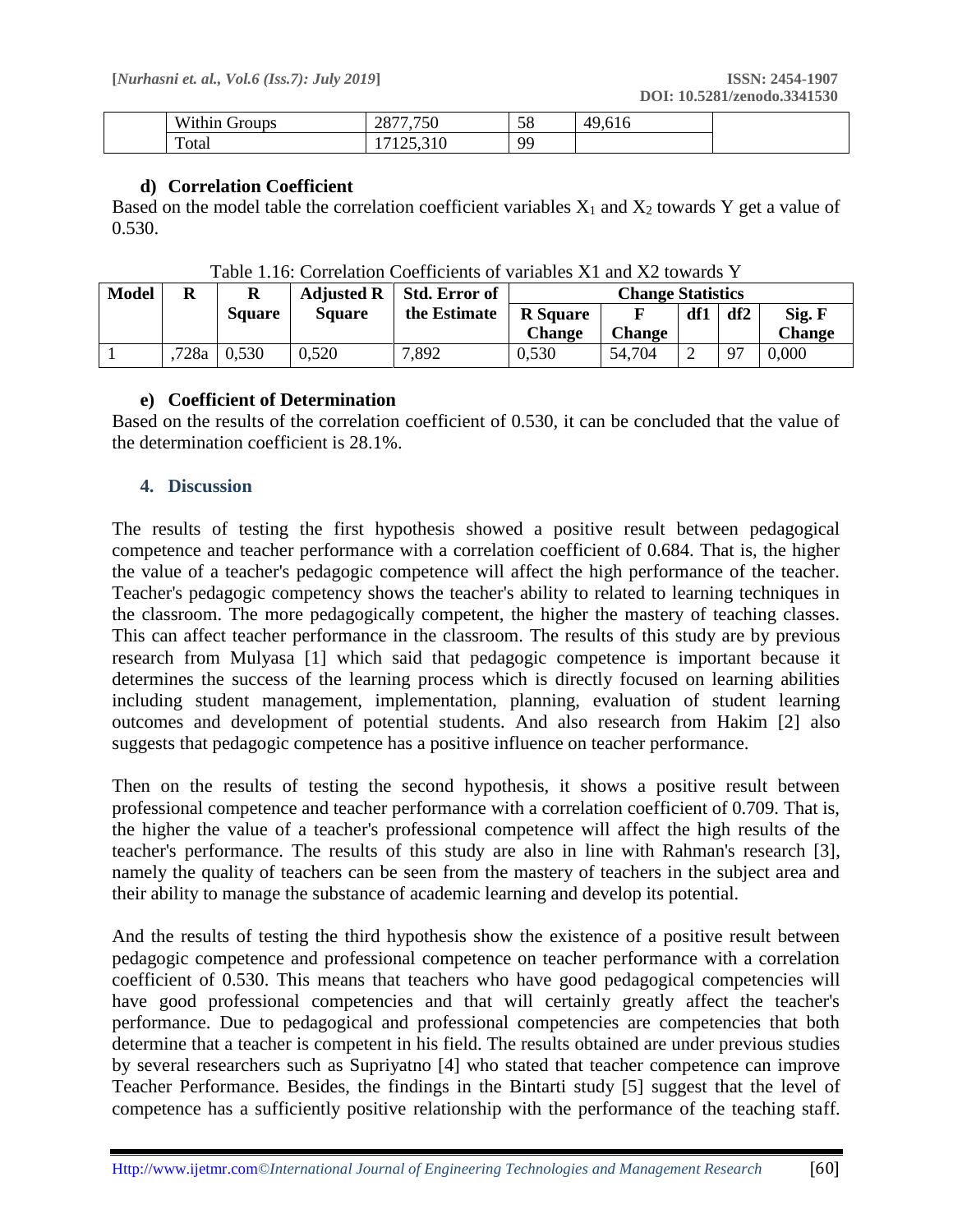Also, Hafid's research [6] which states that Teacher Competence has a positive influence on teacher performance. Mulyasa's research results in Salmawati [7] teacher performance assessment is a series of performance assessment programs designed to identify teacher competencies, especially relating to pedagogical competencies and professional competencies related to planning, implementation and assessment of learning through measurement of competency mastery shown in teacher performance or teacher performance, both directly and indirectly.

## **5. Conclusions and Recommendations**

## **5.1. Conclusions**

Pedagogic competencies with teacher performance influence each other by 0.468 and there is a positive and significant influence between professional competence and teacher performance of 0.503. And there is a positive and significant influence between pedagogical and professional competence with teacher performance of 0.530**.**

## **5.2. Recommendations**

It is expected that the principal, is expected to give more attention to subject teachers in carrying out learning in school. Both in terms of morale and trying together so that the facilities and infrastructure to support learning can be a useful medium for the interests of education in schools. Subject teachers are expected to be more serious in understanding and interpreting the meaning of the goals of national education and seriously to become competent teachers in their fields. And more willing to learn to be more creative and active to provide a stimulus for enthusiasm in learning students at school. For further research, it should research the implementation of teacher's pedagogical and professional competencies towards the learning process in Padang Pariaman Middle School using different and broader research methods, so that teacher competencies can be more widely known.

#### **Acknowledgements**

Thanks to Dr. Matin, M.Pd and Dr. Suryadi as the first and second mentors who have guided me in completing this journal. and do not forget friends of post-graduate Jakarta State Universities who have supported from all directions.

## **References**

- [1] Mulyasa,. Menjadi Guru Profesional. (Bandung: PT. Remaja Rosdakarya). 2007
- [2] Hakim, A.Contribution of Competence Teacher (Pedagogical,Personality, Professional Competence and Social) On the Performance of Learning. The International Journal of Engineering And Science (IJES),4(2),2015, 1-12
- [3] Rahman, M, H. 2014. Professional Competence, Pedagogical Competence and the Performance of Junior High School of Science Teachers. Journal of Education andPractice, 5(9), 2014, 75-80
- [4] Supriyatno, A., Subiyanto., dan Tawil. Pengaruh Sertifikasi Pendidik, Kompetensi Guru Dan Kepemimpinan Kepala Sekolah Terhadap Kinerja Guru SMA. Jurnal Ikatan Sarjana Pendidikan Indonesia (ISPI) Jawa Tengah, 3(2), 2016,171-181